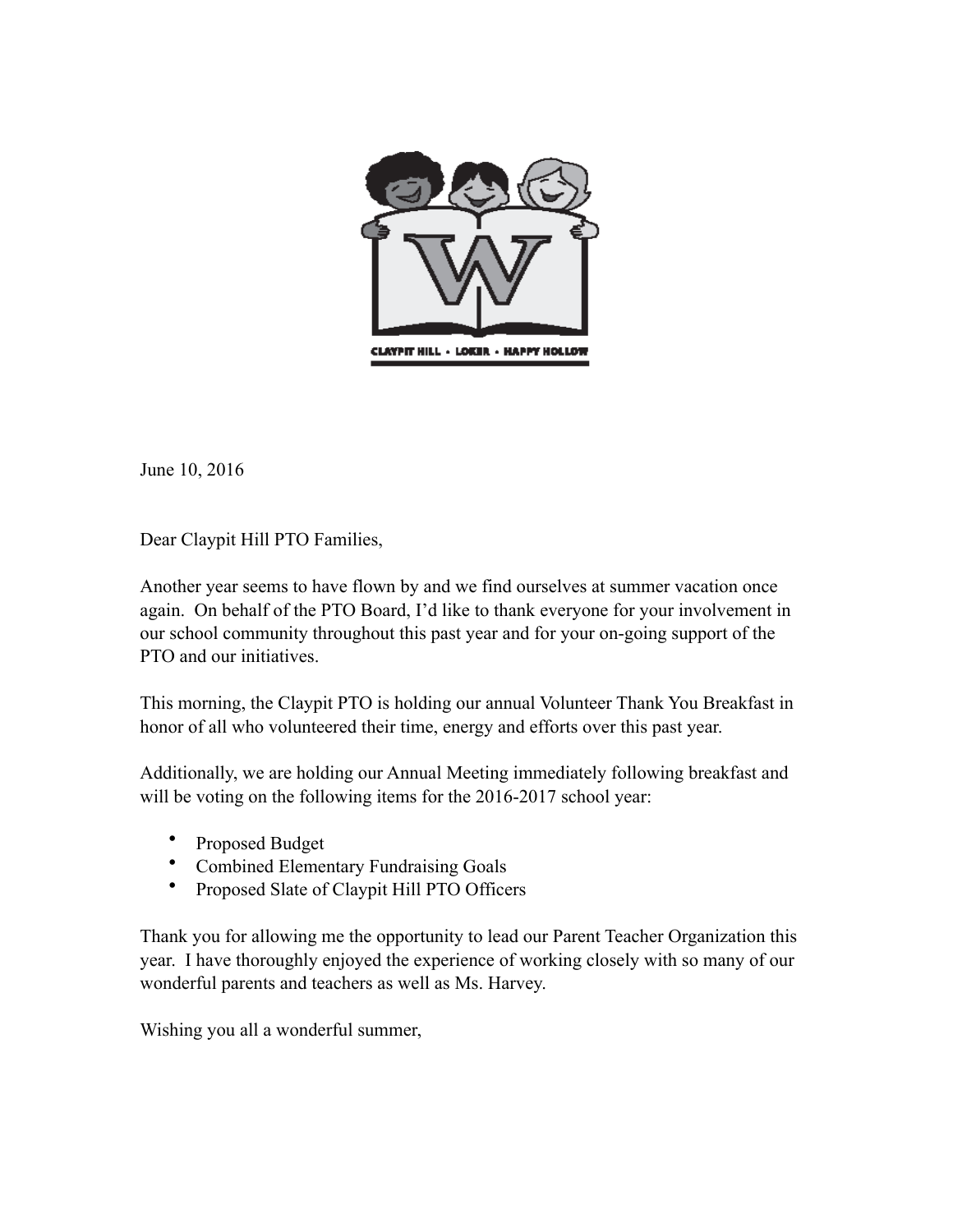## Jean Prince Claypit Hill PTO President **Review of 2015-2016**

The school year got off to an exciting start as we welcomed a new Principal, Christie Harvey to Claypit Hill after Debbie Bearse's 23 years in Wayland came to a close. We also were fortunate to welcome Danielle LeBaron who took over for Mr. Chadsey who retired after 40 years in Wayland! In August our Welcome Committee Chairs hosted a Popsicle Playground Playdate for all the new families and hosted tours of the school and classrooms for everyone. With 37 new students it was important to help integrate the children and their families into our school community. Thank you to Alissa Duffy and Jamie Larsen for hosting the Playground Playdate, Kindergarten Fall Arts & Crafts/ Scavenger Hunt, the Winter Snow Playdate, and coffees in the fall and winter for our new families.

### **Some Additional Highlights from the year include:**

Two wonderful evenings of desserts and coffee following teacher presentations at our **Curriculum Nights**. Many thanks to Robin Jones and Katherine Bassick for starting what hopefully becomes a new tradition!

Thanks to Kristen Snyder and Ashley Boyer for another fantastic year of **Cultural Enrichment** programs for our children. Our students enjoyed performances from Bill Harley, a singer, songwriter and artist; the World of Wonder, story telling through shadow theatre and illusion; Spinning History, the Heroines of the Homefront; and concluded a few weeks ago with Ball in the House, an incredible a cappella vocal group.

Thank you to Amanda Ciaccio, Trystan O'Leary, Holly Landsittel, Anne Robinson DeMarco, Karen Cooper, Jessica Green, and Lauren Reynolds for taking over the popular **Fall and Spring Scholastic Book Fairs**. The enthusiasm from the students when the Book Fair arrives at school is fantastic. The PTO was able to use monies budgeted in Curriculum Funds to purchase books for all classrooms/specialists as well as purchasing the large, overstuffed beanbag chairs and new bookcart in the library with the rewards program offered by Scholastic.

The PTO is also able to provide many of our teaches extra assistance through our **Room Parents** coordinated by Marcia Irwin and the many **Library Volunteers** that were organized by Meredith Tobe and Amy Caputa.

The '**Just Like Me'** program for 3rd and 4th grade students continues to teach compassion and foster understanding through hands on learning. Thank you to Meredith Tobe and Jen Varney for managing such an important program and to all the parents who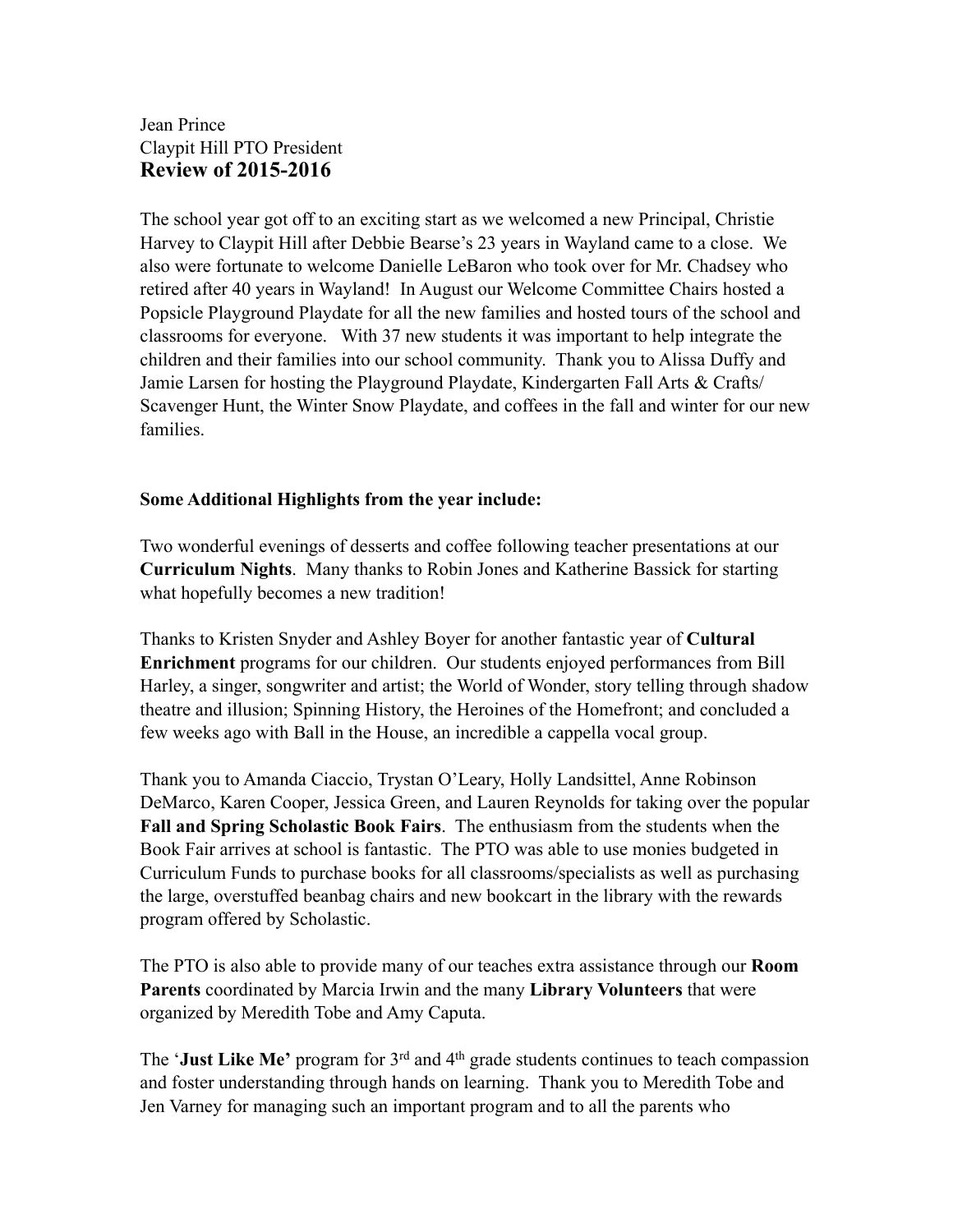participated in this program by volunteering in your child's classroom during these presentations.

Our two joint elementary school fundraising appeals were expertly handled by Maureen White for **Gift Your Child** and Kate Andersson for the **Backpack Auction**. The successful results of these campaigns are what allow the PTO to accomplish our goals each year.

We increased the amount of joint activites held between all three elementary schools this year. The always popular **Bingo** sold out once again in record time. Thank you to Maureen White and Mei-Lyn Kingsley for their efforts with this favorite event of so many families. Additionally, two evening coffees were hosted for parents at all schools. Happy Hollow hosted the fall coffee in partnership with Wayland Cares. The topic was **Internet Safety**. Thank you to Jen Pearlman and our Happy Hollow PTO friends for hosting a great and informative night. In the Spring, Loker hosted **Math Night** which included a talk geared for the parents while the children enjoyed pizza and then Family Game night entertained all. Thank you to Jen Sheldon and our Loker PTO friends for hosting this fun night.

Winter saw us host the first **"All School Movie Night".** Cindy Reardon, Liz Malgari and Amy Ferrer went above and beyond to transform the Claypit halls into a magical Red Carpet experience for the kids. Look for more movie nights next year!

Another first this year was PTO taking over responsibility for the **Spring Talent Show**. Melissa Bell, Melissa Umina, Ashley Boyer and Liz Garcia organized, produced and directed the most incredible and successful Talent Show we've ever had. It was such a wonderful night for all of our very talented student performers as well as everyone in the audience!

The awesome team of Cari Cornish, Dana Cooper, Lainie Loveless and Jeannine DeFrancesco worked hard to make our teachers feel extra special by running the **Staff Appreciation** committee. The entire Claypit staff enjoyed a Back to School Luncheon the week before school started and we just closed out a very successful Staff Appreciation week which included flowers from the children, fruit baskets, breakfast and ended with a hosted luncheon.

### **Additional thanks to:**

Jane Purser and the volunteers who helped out in the **Gardens**, oversaw **Grounds** projects and filled the pots outside the school entrance with beautiful, seasonal flowers.

Lauren Reynolds for organizing the **Wayland Bus Driver & Crossing Guard Appreciation Breakfast,** which Claypit was responsible for hosting this year. Lauren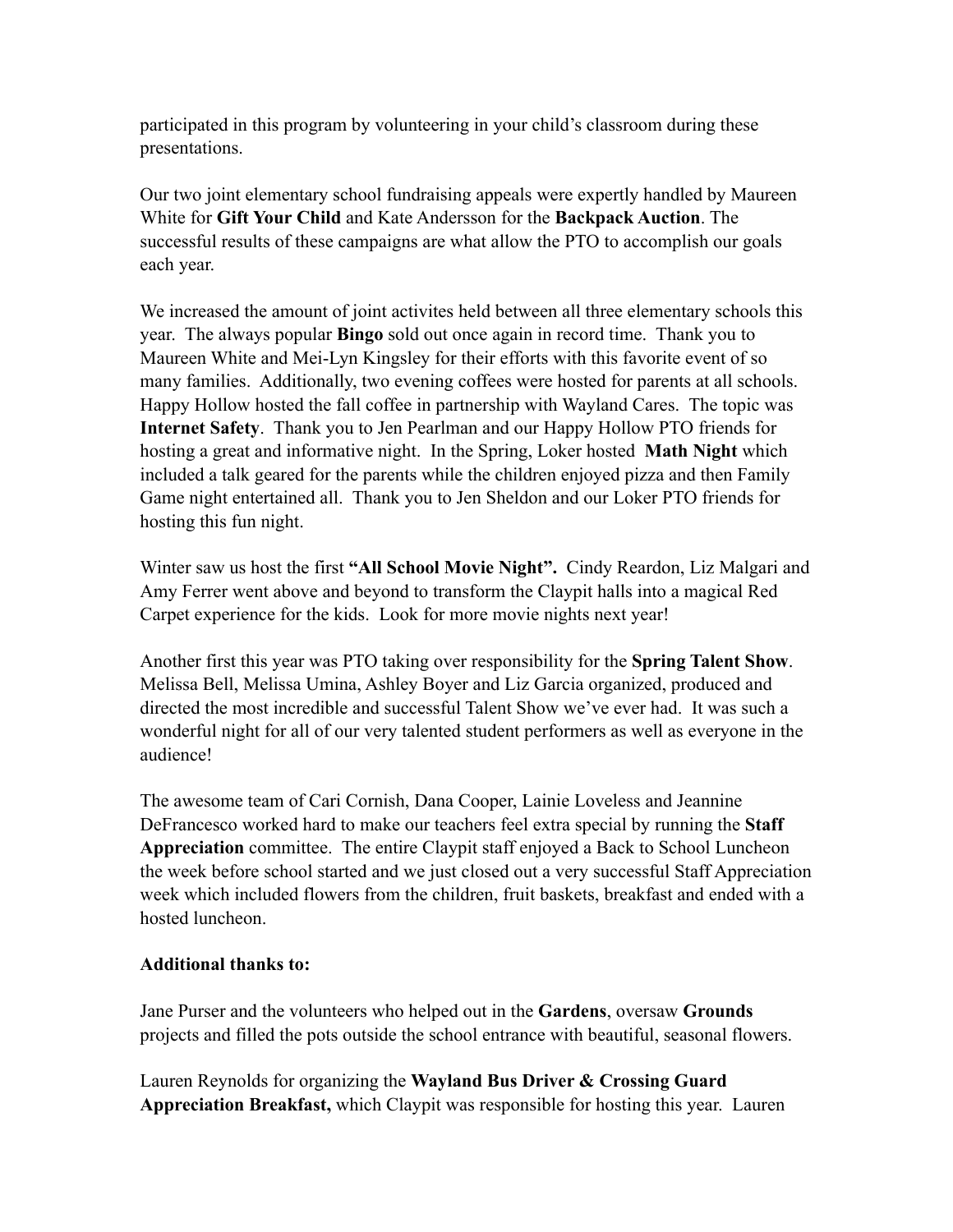did a beautiful job not only coordinating a wonderful meal for everyone, but they were truly touched by the cards and artwork the children personalized for each of them in the gift bags they all received.

Amanda Ciaccio for overseeing the **Vision & Hearing Testing** along with the parent volunteers who assisted Nurse Forte.

The many families who participated in the **Holiday Toy Drive**. Thank you to Karen Munroe and Lisa Flathers for organizing such a meaningful way to give back to our community.

Lauren Reynolds and Meredith Tobe as well as their volunteer crew of **5th Grade Parents** that all worked together to create a year-long celebration of our graduating 5<sup>th</sup> graders.

Mei-Lyn Kingsley for coordinating **Picture Day** and to Holly Landsittel for relocating and recreating our **Staff Photo Board** in the lobby.

Liz Garcia, Lauren Reynolds, and Katherine Bassick to make our **Sweet Endings** Ice Cream Social especially sweet!

Destiny Bartletta for making sure we kept our monthly food donations going strong to **Parmenter**

Kris Gilchrist-Minasidis our **Webmaster**, for her continued behind the scenes work on the Claypit Hill PTO website and Facebook page.

And finally, to the most amazing **Executive Board members** who made all the work so much fun! Holly Landsittel (VP), Elisa Scola (Secretary), Melissa Bell (Treasurer) and Lauren Reynolds (Prior Year President). I'm grateful to each of you for all that you do to make our school community so wonderful and the PTO strong and vibrant.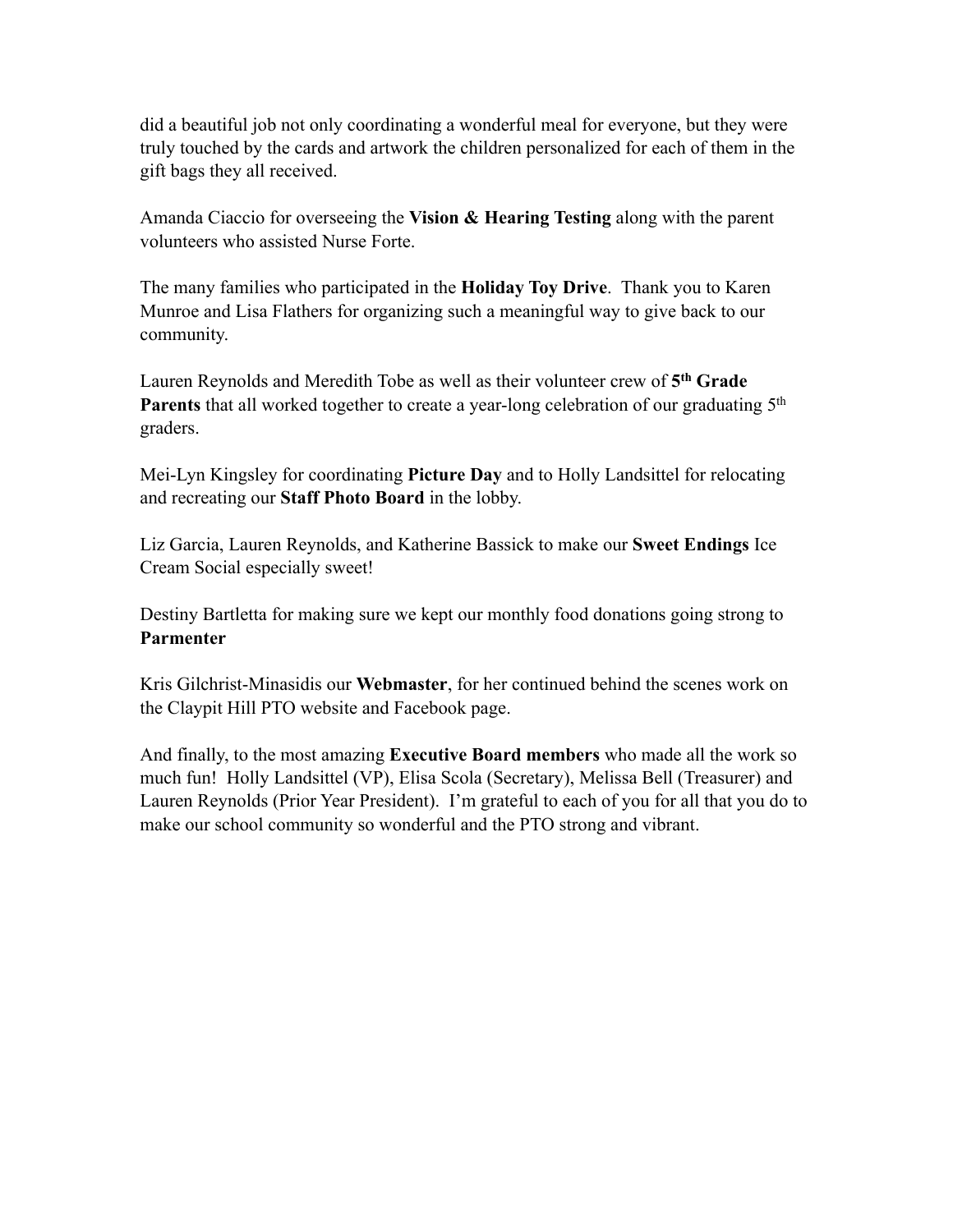# Annual Meeting Votes

We will be voting on the following items this morning in order to present to the Town-Wide PTO Meeting on Friday, June 10<sup>th</sup>:

- 1) **2016-2017 Budget**: After each year of fundraising, we plan for the next year's spending. All elementary PTO fundraising is pooled town-wide and the proceeds are divided among the three schools based on a formula that takes into account the number of students and grades in each of the elementary schools. The proposed budget for the 2016-2017 school year is noted in Exhibit A. The proposed Combined Elementary Fundraising Goals for 2016-2017 are listed in Exhibit B.
- 2) **Proposed Slate of Claypit Hill PTO Officers 2016-2017 and Townwide Rep:** The PTO Board oversees the appointment of committee heads, the work of the committees, and the expenditure of funds based on the approved budget. This year's nominating committee proposes the following candidates for the Executive Board for the 2016-2017 school year:

| <b>President:</b>        | <b>Holly Landsittel</b>  |
|--------------------------|--------------------------|
| <b>Vice President:</b>   | <b>Alissa Duffy</b>      |
| Secretary:               | <b>Katherine Bassick</b> |
| Treasurer:               | <b>Melissa Bell</b>      |
| <b>Ways &amp; Means:</b> | <b>Maureen White</b>     |
| <b>Past President:</b>   | <b>Jean Prince</b>       |

The Wayland Public Schools PTO is governed by a town-wide Board, which will consist of the President of each PTO plus one other elected representative from each school. This year's nominating committee proposes the following candidate for the Wayland Public Schools PTO Board for the 2016-2017 school year:

### **Alissa Duffy**